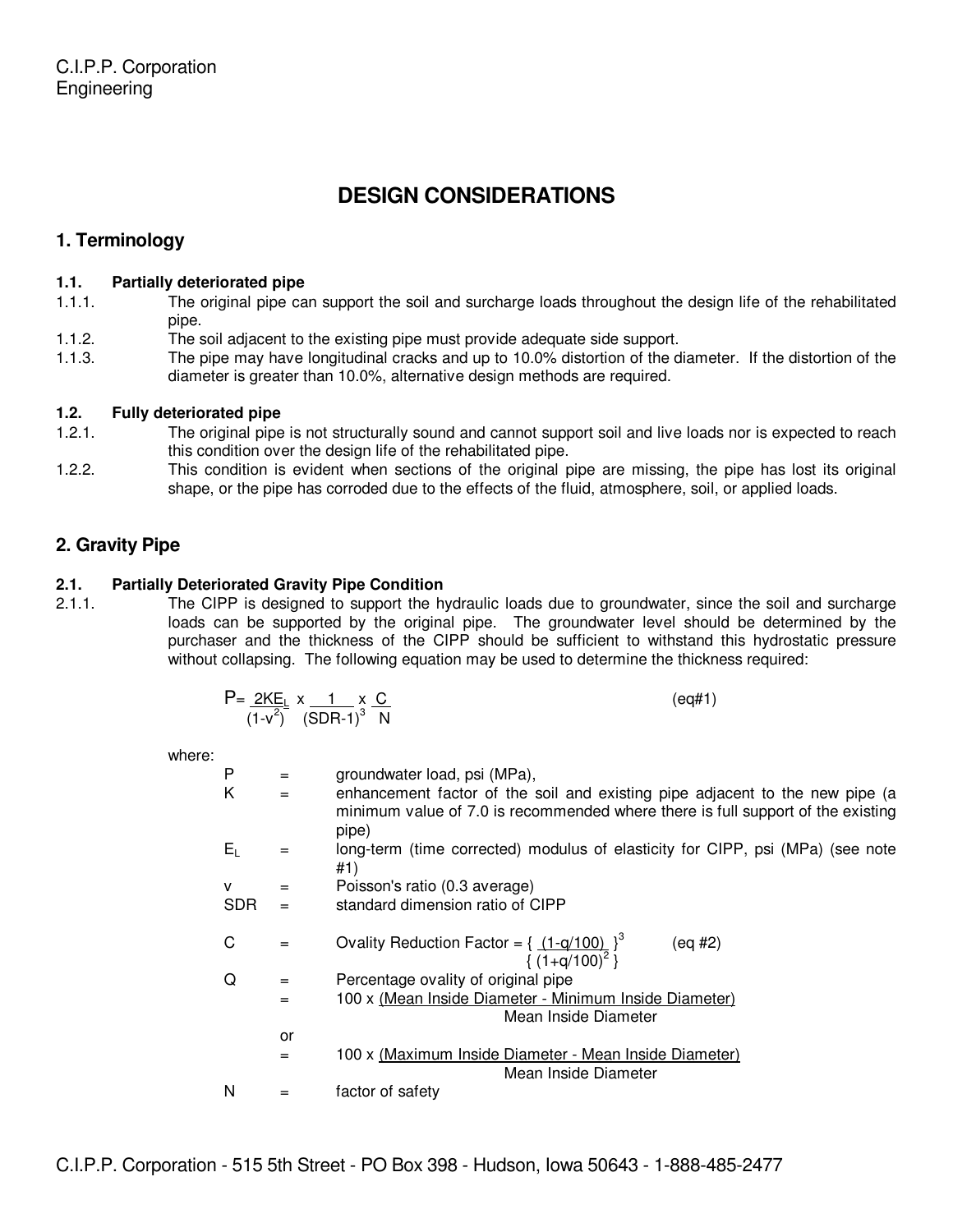- note #1 The choice of value (from manufacturer's literature) of  $E_L$  will depend on the estimated duration of the application of the load, P, in relation to the design life of the structure. For example, if the total duration of the load, P, is estimated to be 50 years, either continuously applied, or the sum of intermittent periods of loading, the appropriately conservative choice of value for  $E_L$  will be that given for 50 years of continuous loading at the maximum ground or fluid temperature expected to be reached over the life of the structure.
- note #2 If there is no groundwater above the pipe invert, the CIPP should typically have a maximum SDR of 100, dependent upon design conditions.
- 2.1.2. If the original pipe is oval, the CIPP design from equation #1 shall have a minimum thickness as calculated by the following formula:

$$
1.5 q/100(1+q/100)SDR2-0.5(1+q/100)SDR = \sigma_L/PN
$$
 (eq #3)

where:

 $\sigma$  = long-term (time corrected) flexural strength for CIPP, psi (MPa) (see note #5)

2.1.3. See Table A for typical design calculations

#### **2.2. Fully Deteriorated Gravity Pipe Conditions**

2.2.1. The CIPP is designed to supoort hydraulic, soil, and live loads. The ground water level, soil type and depth, and live load should be determined by the purchaser, and the following equation should be used to calculate the CIPP thickness required to withstand these loads without collapsing:

$$
q_t = C/N[32R_wB^1E^1{}_s(E_LI/D^3)]^{1/2}
$$
 (eq #4)

where:

| $q_t$              | =   | total external pressure on pipe, psi (MPa)                                                                |
|--------------------|-----|-----------------------------------------------------------------------------------------------------------|
| $R_{w}$            | =   | water buoyancy factor (0.67 min) = $1-0.33$ (H <sub>w</sub> /H)                                           |
| $H_w$              | $=$ | height of water above top of pipe, $ft(m)$                                                                |
| Н                  | $=$ | height of soil above tope of pipe, ft(in)                                                                 |
| B <sup>1</sup>     | =   | coefficient of elastic support = $1/(1 + 4e^{-0.065H})$ inch-pound units, $(1/(1+4e^{-0.213H})$ SI units) |
|                    | $=$ | moment of inertia of CIPP, in. <sup>4</sup> /in. (mm <sup>1</sup> /mm) - $t^3/12$                         |
|                    | $=$ | thickness of CIPP, in.(mm)                                                                                |
| С                  | $=$ | ovality reduction factor (see 2.1.1.)                                                                     |
| N                  | $=$ | factor of safety                                                                                          |
| $E^1$ <sub>s</sub> | =   | modulus of soil reduction, psi (MPa) (see Note #4)                                                        |
| $E_L$              | =   | long-term modulus of elasticity for CIPP, psi (MPa)                                                       |
| D                  |     | mean inside diamter of original pipe, in.(mm)                                                             |

2.2.1.1. The CIPP design from equation #4 should have a minimum thickness as calculated by the following formula:

| EI/D <sup>3</sup> = E/12(SDR) <sup>3</sup> $\geq$ 0.093 (inch-pound units) | (ea #5) |
|----------------------------------------------------------------------------|---------|
|                                                                            |         |
| E/12(SDR) $3 \ge 0.00064$ (SI units)                                       | (ea #6) |

where:

 $E =$  initial modulus of elasticity, psi (MPa)

note #3 Finite element analysis is an alternative design method for non-circular pipes. note #4 For definition of modulus of soil reaction, see Practice D 3839.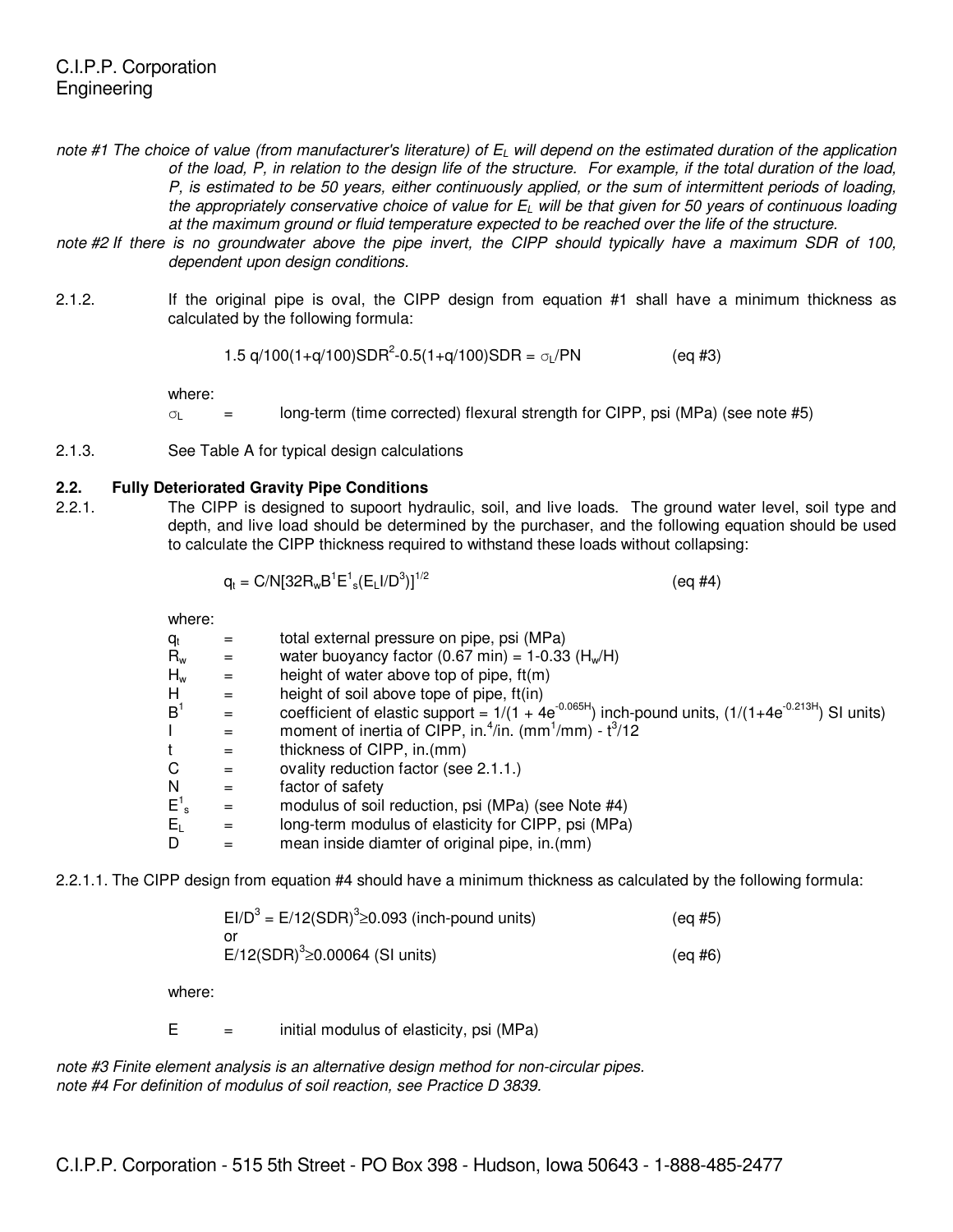2.2.2. The minimum CIPP design thickness for a fully deteriorated condition should also meet the requirements of eq #1 and eq #3.

## **3. Pressure Pipe**

## **3.1. Partially Deteriorated Pressure Condition**

- 3.1.1. A CIPP installed in an existing underground pipe is designed to support external hydrostatic loads due to groundwater as well as withstand the internal pressure in spanning across any holes in the original pipe wall. The results of eq #1 are compared to those from eq #8 or eq #9, as directed by eq #7, and the largest of the thicknesses is selected. In an above-ground design condition, the CIPP is designed to withstand the internal pressure only by using eq #7, eq #8, and eq #9 as applicable.
- 3.1.1.1. If the ratio of the hole in the original pipe wall to the pipe diamter does not exceed the quantity shown in eq  $#7$ , then the CIPP is assumed to be a circular flat plate fixed at the edge and subjected to transverse pressure only. In this case, eq #8 is used for design. For holes larger than the d/D value in eq #7, the liner cannot be considered in flat plate loading, but rather in ring tension or hoop stress, and eq #9 is used.

$$
d/D \le 1.83 \ (t/D)^{1/2} \tag{eq 47}
$$

where:

| $=$ | diameter of hole or opening in original pipe wall, in.(mm) |
|-----|------------------------------------------------------------|
| $=$ | mean inside diamter of original pipe, in (mm)              |
| $=$ | thickness of CIPP, in (mm)                                 |
|     |                                                            |

$$
P=5.33/(sdr-1)^2 (D/d)^2
$$
  $\sigma_L/N$ 

where:

| SDR.<br>σι | $=$<br>$=$<br>$=$<br>$=$ | standard dimension ratio of CIPP<br>mean inside diameter of original pipe, in. (mm)<br>diameter of hole or opening in original pipe wall, in. (mm)<br>long-term (time corrected) flexural strength for CIPP, psi (MPa) (see note #5) |
|------------|--------------------------|--------------------------------------------------------------------------------------------------------------------------------------------------------------------------------------------------------------------------------------|
| N          | $=$                      | factor of safety                                                                                                                                                                                                                     |
|            |                          |                                                                                                                                                                                                                                      |

 $(eq #8)$ 

note #5 The choice of value (from manufacturer's literature) of  $\sigma$ <sub>L</sub> will depend on the estimated duration of the application of the load, P, in relation to the design life of the structure. For example, if the total duration of the load, P, is estimated to be 50 years, either continuously applied, or the sum of intermittent periods of loading, the appropriately conservative choice of value of  $\sigma$ <sub>L</sub> will be that given for 50 years of continuous loading at the maximum ground or fluid temperature expected to be reached over the life of the structure.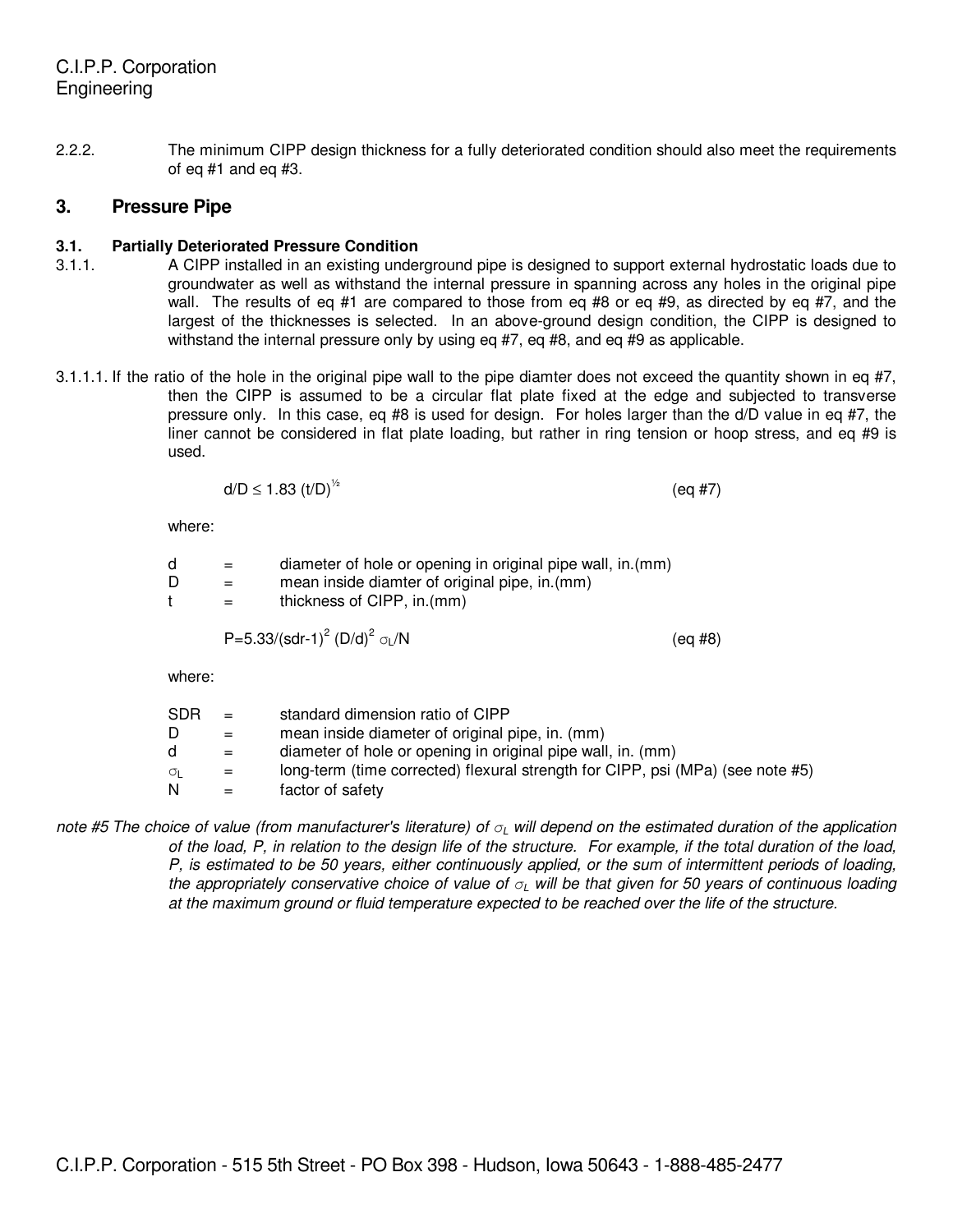#### **3.2. Fully Deteriorated Pressure Pipe Condition**

3.2.1. A CIPP to be installed in an underground condition is designed to withstand all external loads and the full internal pressure. The design thicknesses are calculated from eq #1, #4, #5, and #9, and the largest thickness is selected. If the pipe is above ground, the CIPP is designed to withstand internal pressure only by using eq #9.

 $P=2\sigma_{\text{II}}/(SDR-2)N$  (eq #9)

where:

|            | $=$ | internal pressure, psi (MPa)                                                  |
|------------|-----|-------------------------------------------------------------------------------|
| στι        | $=$ | long-term (time corrected) tensile strength for CIPP, psi (MPa) (see note #6) |
| <b>SDR</b> | $=$ | standard dimension ratio of CIPP                                              |
| N          | $=$ | factor of safety                                                              |

note #6 The choice of value (from manufacturer's literature) of  $\sigma_{\rm IL}$  will depend on the estimated duration of the applicaiton of the load, P, in relation to the design life of the structure. For example, if the total duraion of the load, P, is estimated to be 50 years, either continuously applied or the sum of intermittent periods of loading, the appropriately conservative choice of value of  $\sigma_{\text{TL}}$  will be that given for 50 years of continuous loading at the maximum ground or fluid temperature expected to be reached over the life of the structure.

#### **3.3. Negative Pressure**

3.3.1. Where the pipe is subject to a vacuum, the CIPP should be designed as a gravity pipe with the external hydrostatic pressure increased by an amount equal to the negative pressure.

#### **3.4. Table A**

3.4.1. presents maximum groundwater loads for partially deteriorated pipes for selected typical nominal pipe sizes. CIPP is custom made to fit the original pipe and can be fabricated to a variety of sizes from 4 to 96-in. diameter which would be impractical to list here.

| Deteriorated Gravity Fipe Condition           |                                  |                          |                                                                   |      |  |
|-----------------------------------------------|----------------------------------|--------------------------|-------------------------------------------------------------------|------|--|
| Diameter<br>(Inside Dia. of<br>Original Pipe) | Nominal CIPP<br><b>Thickness</b> | <b>CIPP</b><br>Thickness | Maximum Allowable Groundwater<br>Load <sup>A</sup> (above invert) |      |  |
| in.                                           | mm                               | t. in.                   | ft.                                                               | m    |  |
| 8                                             | 6                                | 0.236                    | 40.00                                                             | 12.2 |  |
| 10                                            | 6                                | 0.236                    | 20.10                                                             | 6.1  |  |
| 12 <sup>°</sup>                               | 6                                | 0.236                    | 11.50                                                             | 3.5  |  |
| 15                                            | 9                                | 0.354                    | 20.10                                                             | 6.1  |  |
| 18                                            | 9                                | 0.354                    | 11.50                                                             | 3.5  |  |
| 18                                            | 12                               | 0.472                    | 27.80                                                             | 8.5  |  |
| 24                                            | 12                               | 0.472                    | 11.50                                                             | 3.5  |  |
| 24                                            | 15                               | 0.591                    | 22.80                                                             | 6.9  |  |
| 30                                            | 15                               | 0.591                    | 11.50                                                             | 3.5  |  |
| 30                                            | 18                               | 0.709                    | 20.10                                                             | 6.1  |  |

**TABLE A Maximum Groundwater Loads for Partially Deteriorated Gravity Pipe Condition**

**<sup>A</sup> Assumes K = 7.0, E = 125,000 psi (862 MPa)(50 7.0, E psi MPa)(50-year strength), year strength), <sup>v</sup> = 0.30, = 0.30, C = 0.64 (5% ovality), and N = 2.0**